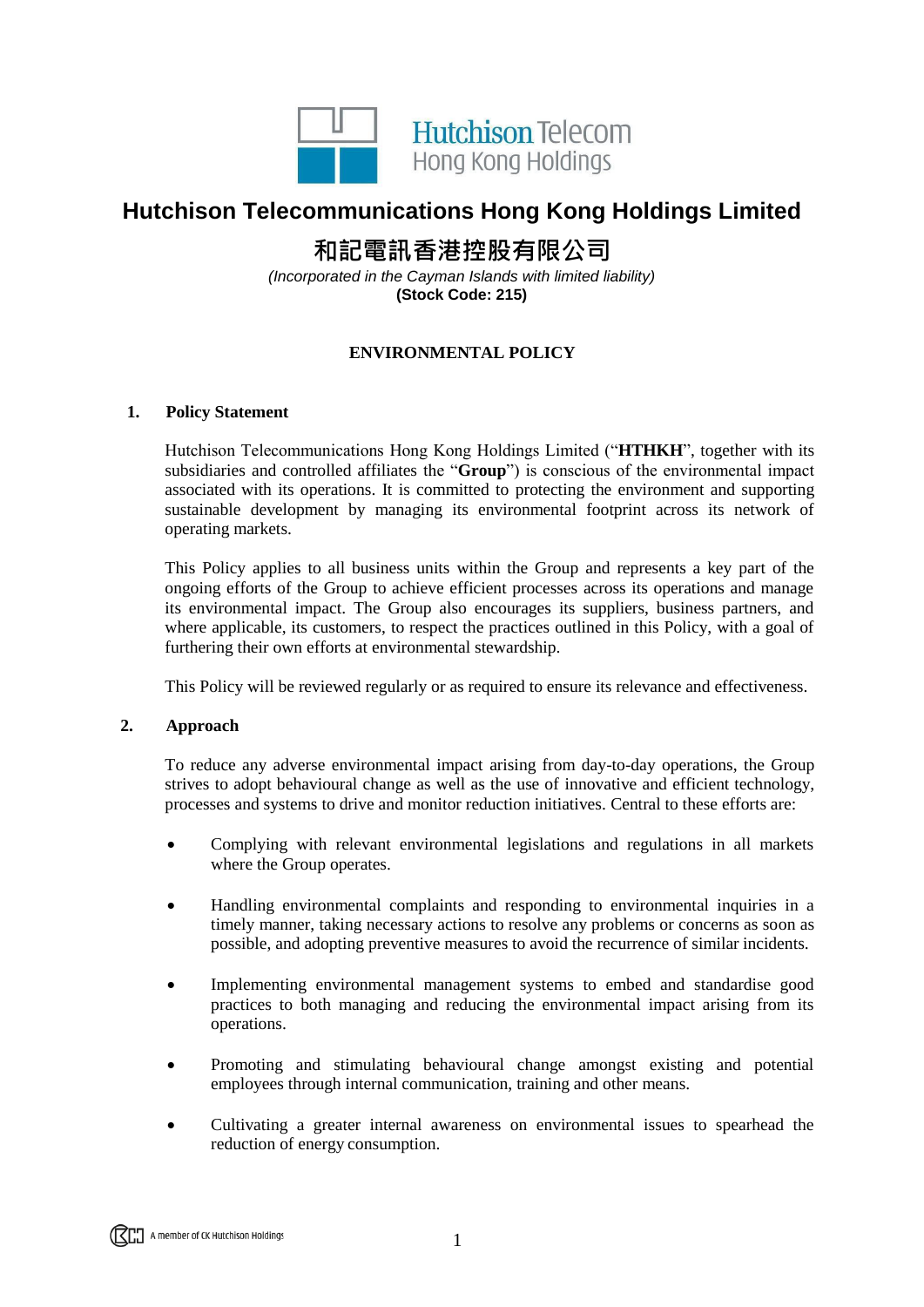- Reporting on the environmental impact and performance of the Group through platforms such as the corporate website and, on an annual basis, the Sustainability Report contained in annual report of HTHKH.
- Continuing to engage and consult with the stakeholders of the Group to improve its environmental performance and mitigate any adverse environmental impact from its operations.

#### **2.1 Managing Direct Impact**

The Group strives to further strengthen its resilience to climate change by identifying and addressing the challenges presented by climate change and the opportunities to resolve those challenges, as well as by developing strategies in line with global best practices with a view to adapting to and mitigating the impact of climate change on its operations. It assesses climate change and the associated risks and opportunities as part of its enterprise risk management in order to ensure appropriate strategies and responsible actions are taken to address the causes and effects of climate change on its operations.

The Group also endeavours to implement measures to protect natural resources and adopt circular business model approaches.

The following outlines the position of the Group on managing its direct environmental impacts :

#### **2.1.1 Take Action on Climate Change**

- Address climate change risks as part of the risk management process of the Group.
- Set long-term targets to reduce carbon emissions as appropriate, while enacting processes and systems to monitor the carbon footprint of the Group.
- Incorporate climate change considerations into its business strategies.
- Establish appropriate procedures and processes to prevent or minimise the damage that climate change may cause and make use of the opportunities that may arise.
- Reduce, where feasible, the production of greenhouse gases, ozone depleting emissions and other air pollutants within the operations of the Group.
- Increase the usage of innovative and energy efficient technology in the operations of the Group to reduce energy consumption arising from day-to-day operations, such as the use of renewable energy, green fleet programmes or video conferencing technology to minimise the need for business travel.
- Track and monitor the use of energy and emissions across the operations of the Group.

#### **2.1.2 Protect Natural Resources**

 Streamline procedures and processes to increase efficiency and reduce consumption of day-to-day operational inputs such as paper, electronic equipment and the like.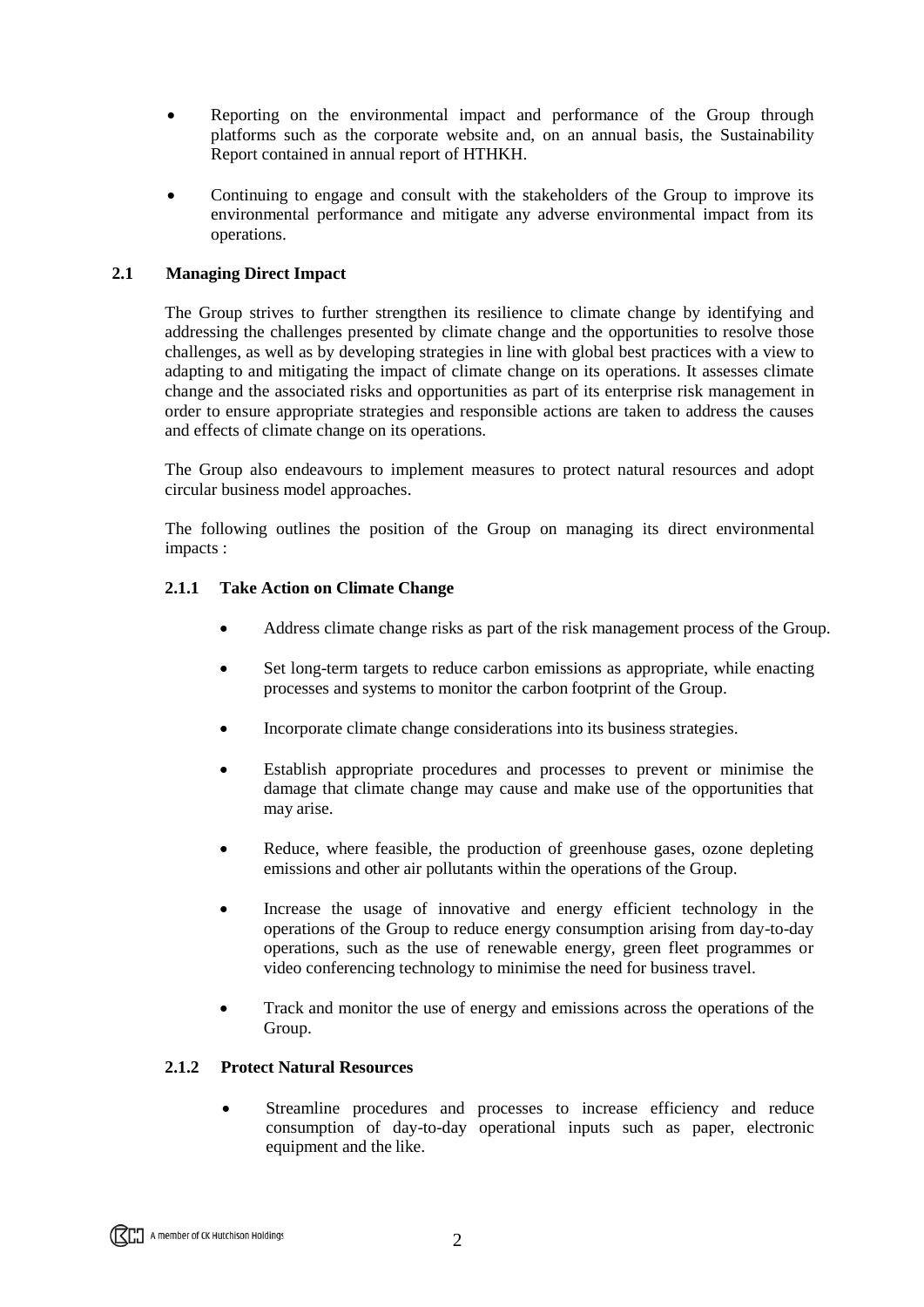- Minimise the waste footprint (hazardous and non-hazardous) of the Group by recycling and reusing materials where possible, and setting waste reduction and/or recycling targets where viable.
- Implement water conservation measures.
- Implement initiatives to manage or reduce effluents.
- Reduce non-greenhouse gas emissions such as Nitrogen Oxide (NO), Nitrogen Dioxide  $(NO<sub>2</sub>)$ , Sulphur Dioxide  $(SO<sub>2</sub>)$  and Volatile Organic Compounds (VOCs).
- Protect, conserve and restore local biodiversity and undertake biodiversity assessments where relevant to operations.

#### **2.1.3 Promote a Circular Economy**

 Integrate circular thinking into business strategies through responsible raw material sourcing, efficient production processes and product design, and inspiring sustainable consumer behaviours.

#### **2.2 Managing Indirect Impact**

#### **2.2.1 Supplier and Community Engagement**

The Group is also aware of the indirect impact arising from its ability to influence environmental performance within its value chain and through its investments. The Group endeavours to embed sustainability considerations in how it engages with suppliers and communities. These include:

- Influencing its suppliers by raising awareness on environmental issues and adopting the considerations as outlined in this Policy, as well as the Supplier Code of Conduct of the Group. Suppliers should also be engaged to improve their environmental performance wherever possible.
- Continuing to raise awareness of environmental issues and promote environmentally-sustainable practices among the communities in which the Group operates by partnering with industry groups and environmental organisations as appropriate.

#### **2.2.2 Green Procurement**

The Group is committed to green procurement. It supports and promotes environmental practices in the supply chain by implementing the following guidelines during the procurement process.

Where suitable options exist, the Group seeks to:

- Reduce the use of virgin material.
- Avoid single-use disposable items and replace them with durable and reusable and/or recyclable alternatives.
- Minimise the use of packaging.
- Reduce the use of hazardous substances.